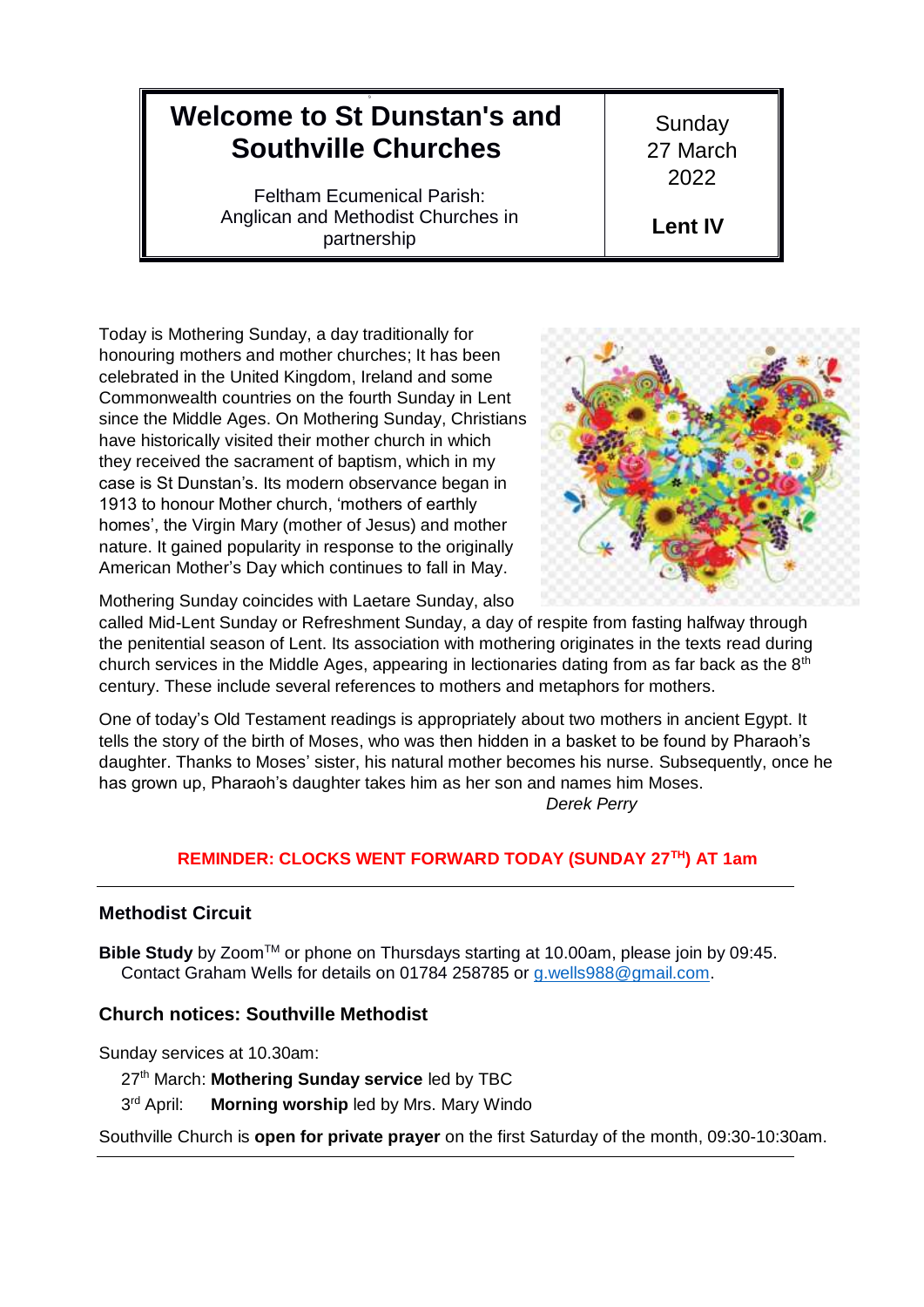### **Southville and St. Dunstan together**

Lent Bible Study on Zoom<sup>™</sup> –Tuesdays at 8pm. Please contact Marilyn Woodley [marilynwoodley971@btinternet.com](mailto:marilynwoodley971@btinternet.com) if you would like to join.

### **Church Notices**: **St. Dunstan, Church of England**

#### **Services today:**

8.00am: **Holy Communion** in church

9.30am: Morning Prayer on Zoom<sup>™</sup>

9.45am: **All age service for Mothering Sunday** in church

#### **Normal Sunday services:**

9.30am: Morning Prayer on Zoom<sup>™</sup>

9.45am: **Holy Communion** in church

plus on 3 rd April 9.45am: **Junior Church** in the Church Centre

#### **Wednesdays:**

10.00am: **Holy Communion** in Church

#### **Regular events**

Every Monday 10.00am to 12 noon (except Bank Holidays): the **Monday drop-in** in the Church Centre. Come along and share refreshments, try your hand at crafts, or just have a chat. All welcome, bring your friends!

The fortnightly **Bible study on ZoomTM** will begin again after Easter.

Second Thursday of the month, 2.00-4.00pm: **WOT group** (Women on Thursdays) meet in the Church Centre. Please note: next meeting will be on  $7<sup>th</sup>$  April, i.e. a week earlier than usual, as 14<sup>th</sup> April will be Maundy Thursday.

*Following the lifting of Covid-19 restrictions in England, please continue to look after and protect each other when attending our services and events. Please do not attend with Covid-19 or symptoms.*

#### **People**

We are sorry to report the death on 22nd March of **Doddie Hackett**. Frank Hackett came to Feltham as a curate in the late sixties; he and Doddie were very popular and are still remembered with affection. Frank and Doddie recently moved into a Care Home near Welwyn (to be near their daughter Ruth) and Sue Matthews visited them recently. Doddie was very frail but her death was still unexpected; we extend our sympathy to her family. Please remember them in your prayers.

#### **Dates for your diary**

**Saturday 2nd April 7.30pm: Spring Concert** by Feltham Choral Society at St. Dunstan, to include Britten's 'Rejoice in the Lamb' and Alan Wilson's 'Mass of Regeneration'

**Tuesday 5th April 7.45pm: Feltham Local History Group** meeting at Christ Church. All are welcome.

**Good Friday 15th April 11.00am**: **Walk of Witness** starting at Feltham Green, involving a number of Feltham churches. All welcome.

**Easter Coffee Morning Saturday 23rd April:** Church Centre, details to follow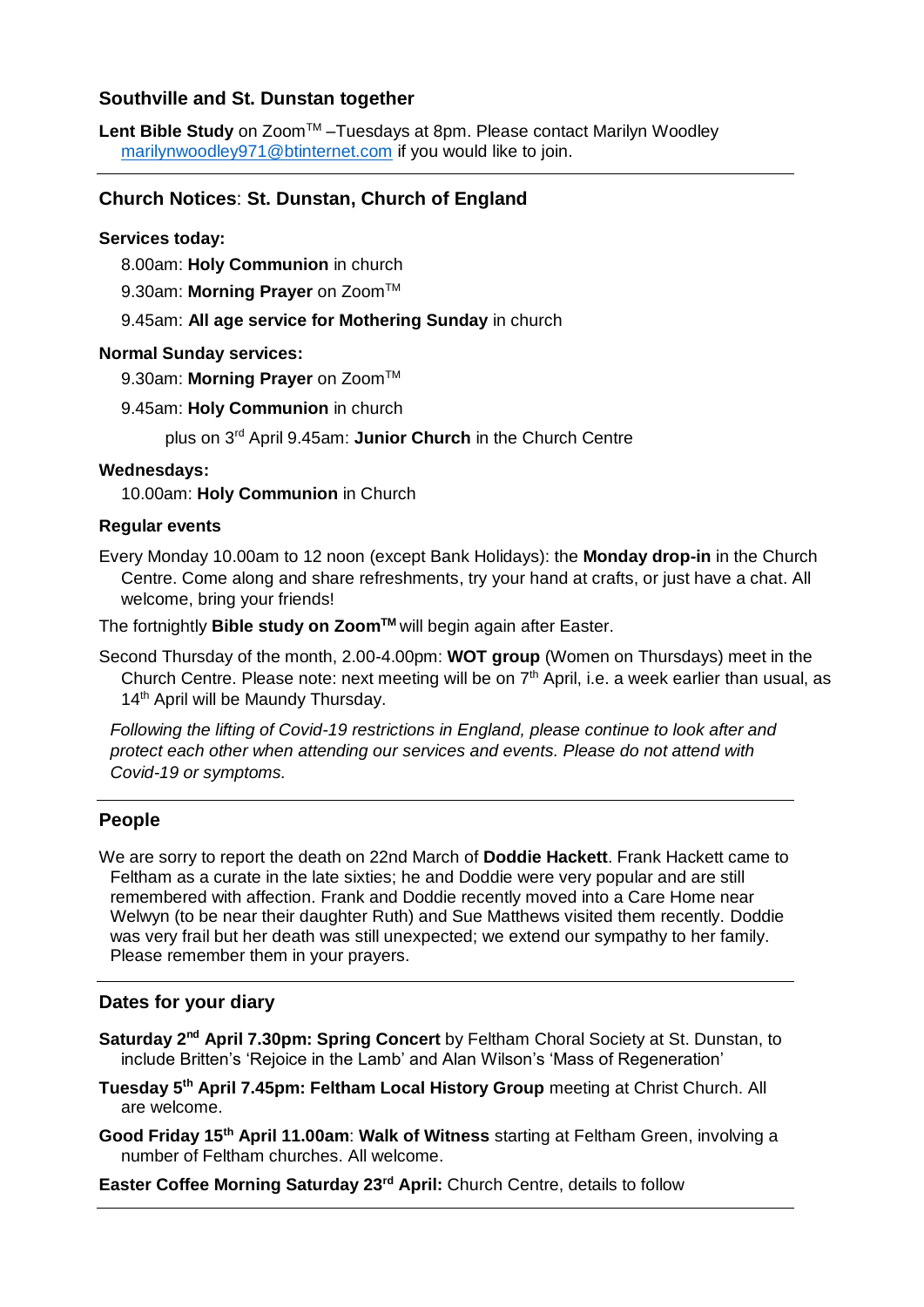## **Other notices**

- **Donations of practical help for Ukraine refugees:** the latest list of items from Revd Sergiy Diduk is below. Only these items please if donating through All Saints Hanworth: socks, Power banks, torches, bandages/wound dressing, painkillers, sleeping bags, Yoga mats, snacks, canned food.
- The collection for **Angel Tree** (Prison Fellowship) raised a total of £85.91 towards Mothering Sunday cards and £5 vouchers to mothers of FYOI inmates. Many thanks to those who contributed.
- St. Dunstan's: **Lent Books** are available at the back of the Church.
- We are seeking a new person to **produce this news and prayer sheet**, to release Rachel Stuchbury to help with fundraising for St. Dunstan's improved access. The task is to draft it at home on Microsoft Word, then email it to the Office for checking and distribution on Thursdays. If you can help please speak to Duncan Forsyth or Anne Dollery.
- **Diocese of London's Lent Appeal 2022** theme is mental health and wellbeing for adults and young people, along with domestic abuse; the aim is to equip churches (with resources and training) to be 'safe spaces' for people in their parish and of course for church members too.

One of the initiatives being funded is an initiative by Youthscape (an established churchrun charity reaching out to young people). The initiative is called '**Be Headstrong**' [https://www.beheadstrong.uk/,](https://www.beheadstrong.uk/) and offers mental health resources for young people and for those who are concerned about them.

- **All Saints** and **St Georges Hanworth** are planning to hold some sessions of sports for young people at Hanworth Park, in July when the schools break up. If you would be interested in helping or being involved please speak to or contact the parish office.
- The **Church Electoral Roll** will be revised by the Parochial Church Council, beginning on Saturday 2nd April and ending on Friday 22nd April 2022. After the revision, a copy of the Roll will be published in the Church for at least 14 days or on request to the Parish Office.
- **Canaan Bookshop Staines**: Network Rail will be replacing the old railway bridge by the shop leading up to Easter. Canaan will continue to be open and offer their **FREE** local delivery service for anyone who wants it. <https://www.canaanchristianministries.co.uk/>

| <b>Southville Methodist</b> | Tachbrook Road, Feltham TW14 9NU<br>Website: www.southvillemethodistchurch.org.uk<br>Email address: contact-us@southvillemethodistchurch.org.uk<br>Minister: Rev.Juliet.Ushewokunze (0208 890 2783)<br>Email: rev.juliet.ushewokunze@sfmc.org.uk |
|-----------------------------|--------------------------------------------------------------------------------------------------------------------------------------------------------------------------------------------------------------------------------------------------|
| St. Dunstan (C of E)        | St. Dunstan's Road, Feltham TW13 4JY<br>Minister: Rev. Anne Dollery (020 8890 8347)<br>Email: AnneDollery@yahoo.co.uk                                                                                                                            |
|                             | C of E Parish office 39 St. Dunstan's Road, Feltham TW13 4JY<br>(visitors by appointment only) Tel: 020 8890 2011<br>Email: admin@stdunstansfeltham.org.uk<br>Tel: 020 8890 2011<br>Website: www.stdunstansfeltham.org.uk                        |